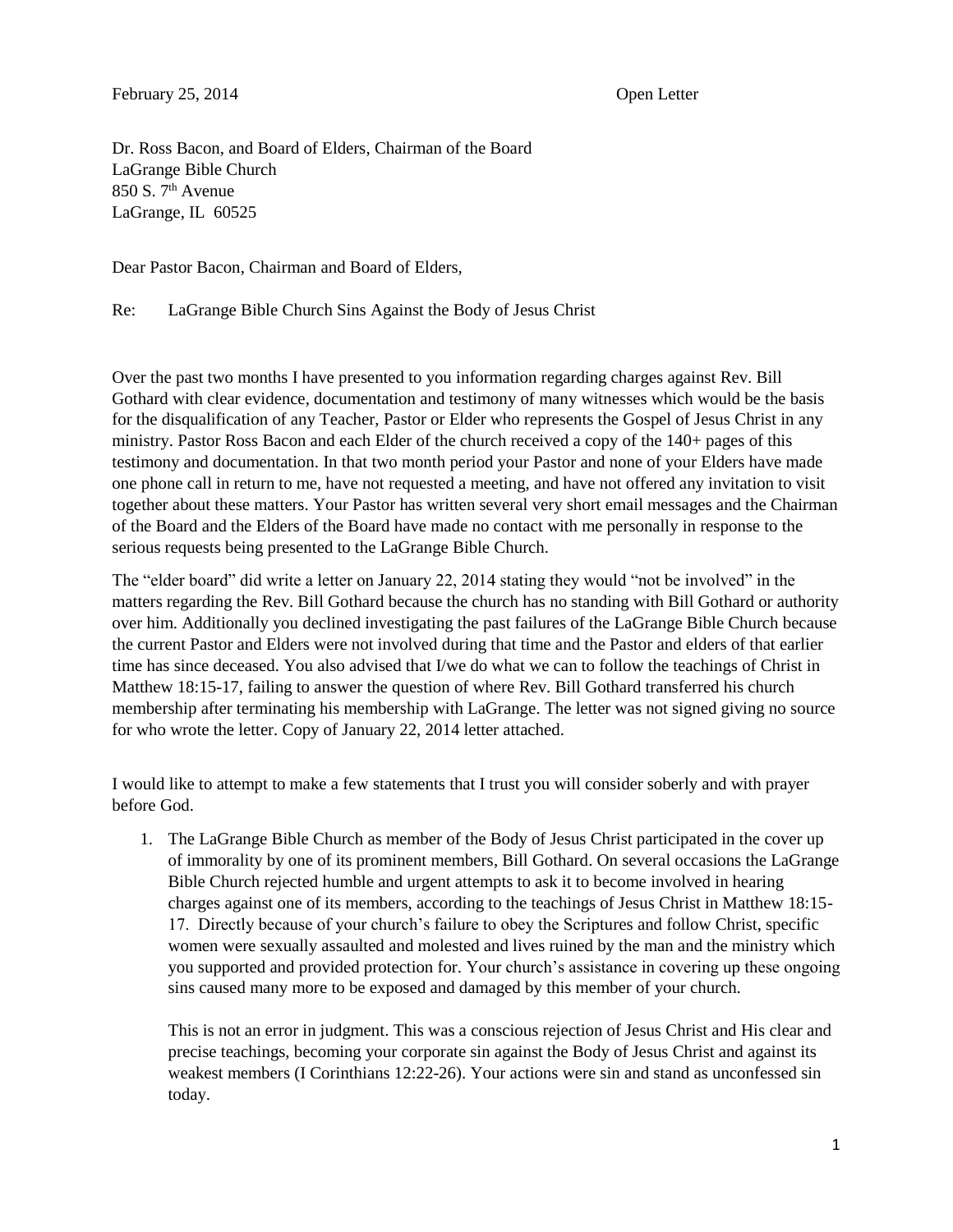Is this not the meaning of the Scripture? "For he who eats and drinks, eats and drinks judgment to himself if he does not judge the body rightly. For this reason many among you are weak and sick, and a number sleep. But if we judged ourselves rightly, we would not be judged. But when we are judged, we are disciplined by the Lord so that we will not be condemned along with the world." I Corinthians 11:29-32.

2. The LaGrange Bible Church repeated its rejection of Christ's teachings in 1981 when the church purchased an airline ticket for Rev. Chuck Lynch to fly from Kansas City to Chicago for an Elder meeting at your church. In that Elder meeting the elders confronted Rev. Lynch with three elders competing with who could challenge him the loudest for a position they presumed he had regarding the need for the life of Bill Gothard to be examined by his home church in a Biblically clear and sound way. The meeting was abruptly ended after five minutes. The senior Pastor Everett Hovey then took Rev. Lynch to a private meal where Pastor Hovey stated his predicament by a question and a value statement, "What can I do? We are in the middle of a building program (fund raising) and if we deal with this situation (e.g. Bill Gothard and review of charges of his disqualifications as a minister) we will split the church." See full account attached to this letter.

The LaGrange Bible Church and its leadership greatly sinned against God and His Church by choosing to pursue a successful fund raising program to build a bigger facility rather than obey God's Word and accept its responsibility to review the most serious charges against a minister of the Gospel they had ordained and commissioned and who was then a member of the church for many years. By this great sin of the LaGrange Bible Church another million unsuspecting believers in Christ have been exposed to his ungodly life, several million others were not properly warned of his departure from sound doctrine and godly living, no correction of the confusion that has come from his unconfessed sin, and the accumulation and multiplication of his distortions of the gospel of Jesus Christ now embraced by millions of Christians.

You traded the pursuit of a new building and the collection of funds for the spiritual confusion and damage that has come to several million souls as a result. That is the still unconfessed sin of the LaGrange Bible Church.

- 3. The LaGrange Bible Church ordained and commissioned to the ministry of the Gospel the Rev. Bill Gothard. As of this date, you have maintained your approval and support of both his ordination and his commission to the ministry granted to him by your God given authority. Because of your original responsibility in examining the life and suitability of this man for the ministry, and because of your continuation to approve of his suitability for the ministry, the LaGrange Bible Church, as the ordaining authority in this case, is providing support and causing 10s of 1,000s of pastors (90,000 pastors on Bill Gothard's mailing list) to trust your commendation of his doctrine and approval of his life, accepting his "example to the flock" which are now in the millions of unsuspecting souls. Bill Gothard has advertised to millions of believers and 10s of 1,000s of church pastors that he is under the authority and spiritual care of his home church, leaving his audiences to conclude he therefore ought to be trusted for his teachings and his integrity!
- 4. By these several sins against God and against His Church, the LaGrange Bible Church has additionally participated in covering up the sins of Rev. Bill Gothard, working to prevent his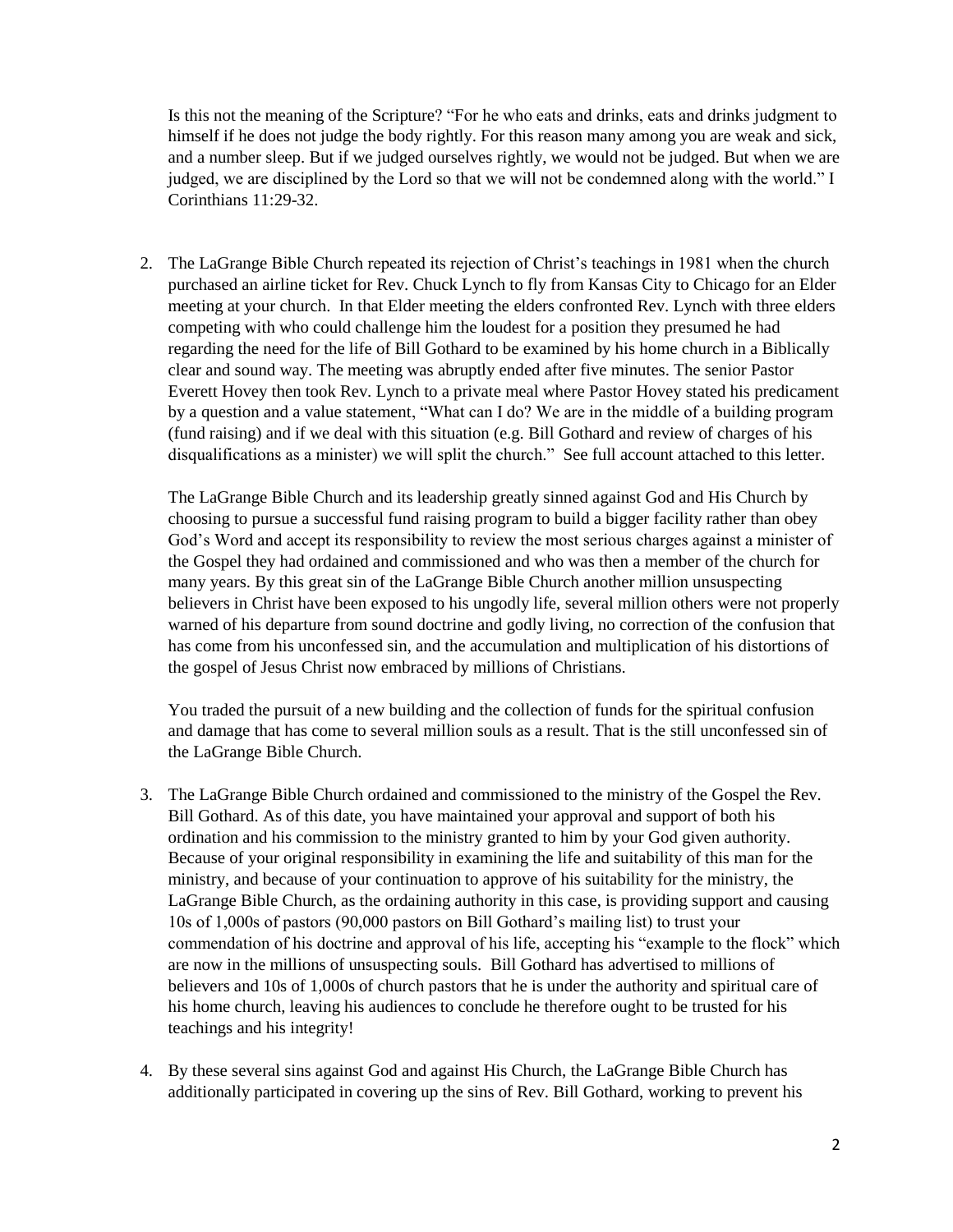being brought to account by his home church, the only church in the United States that did have any standing, making the LaGrange Bible Church directly culpable for the entire set of ongoing sins of Bill Gothard against individuals and against the Church. This is no small responsibility and it is no small matter. You have been granted a position on the wall as a watchman and will be held responsible for your duty or dereliction of duty. Ezekiel 33:1-20.

5. In proportion to the above great sins, a nearly insignificant offense was enjoined by the LaGrange Bible in 1981 by participating in and endorsing the publishing nationwide of a letter of Libel, 69 times titling a Christian brother "an agent of Satan," authored by its own church member, Bill Gothard, signed by the Pastor of the LaGrange Bible Church, delivering life-long damage to another believer. This sin required the LaGrange Bible Church to reject Jesus Christ and His teaching in Matthew 18:15-17 which calls for the LaGrange Bible Church and its Pastor and Elders to first become involved in hearing every fact with several witnesses to confirm the truth or falsity of the charges before issuing a public judgment and condemnation.

God is surely looking for a local church to be an example to 1000s of congregations wondering how they might deal with their own experience with "winds of doctrine" and development of many false teachers in the last days. The church of Jesus Christ desperately needs an example of a church that understands the need to confess their individual sins and their corporate sins including still unconfessed sins of their fathers, a church that does take a position against error, stands against doctrine contrary to the pure and simple doctrine of Jesus Christ. The LaGrange Bible Church has much standing and every authority from God and His holy Word, to declare truth, set right what has been done in an unrighteous way, and to warn the children of God of the dangers of false teaching. You do indeed have such authority and standing! Consider the Word of the Lord…

"…let Your ear now be attentive and Your eyes open to hear the prayer of Your servant which I am praying before You now, day and night, on behalf of the sons of Israel Your servants, confessing the sins of the sons of Israel which we have sinned against You; I and my father's house have sinned. We have acted very corruptly against You and have not kept the commandments, nor the statutes, nor the ordinances which You commanded Your servant Moses." Nehemiah 1:3-7

"I prayed to the LORD my God and confessed and said, "Alas, O Lord, the great and awesome God, who keeps His covenant and lovingkindness for those who love Him and keep His commandments, we have sinned, committed iniquity, acted wickedly and rebelled, even turning aside from Your commandments and ordinances. Moreover, we have not listened to Your servants the prophets, who spoke in Your name to our kings, our princes, our fathers and all the people of the land." Daniel 9:4-19

"I advise you to buy from Me gold refined by fire so that you may become rich, and white garments so that you may clothe yourself, and that the shame of your nakedness will not be revealed; and eye salve to anoint your eyes so that you may see. Those whom I love, I reprove, and discipline; therefore be zealous and repent." " Revelation 3:18-19, Letter to the church of Laodicea.

Because of the continuation of the sin of Bill Gothard, his obstinance against repenting of his impurity, immorality and sensuality which he has practiced (II Cor. 12:21) and his complete and repeated rejection of calls for him to come to account for charges standing against him, warnings to the church of Jesus